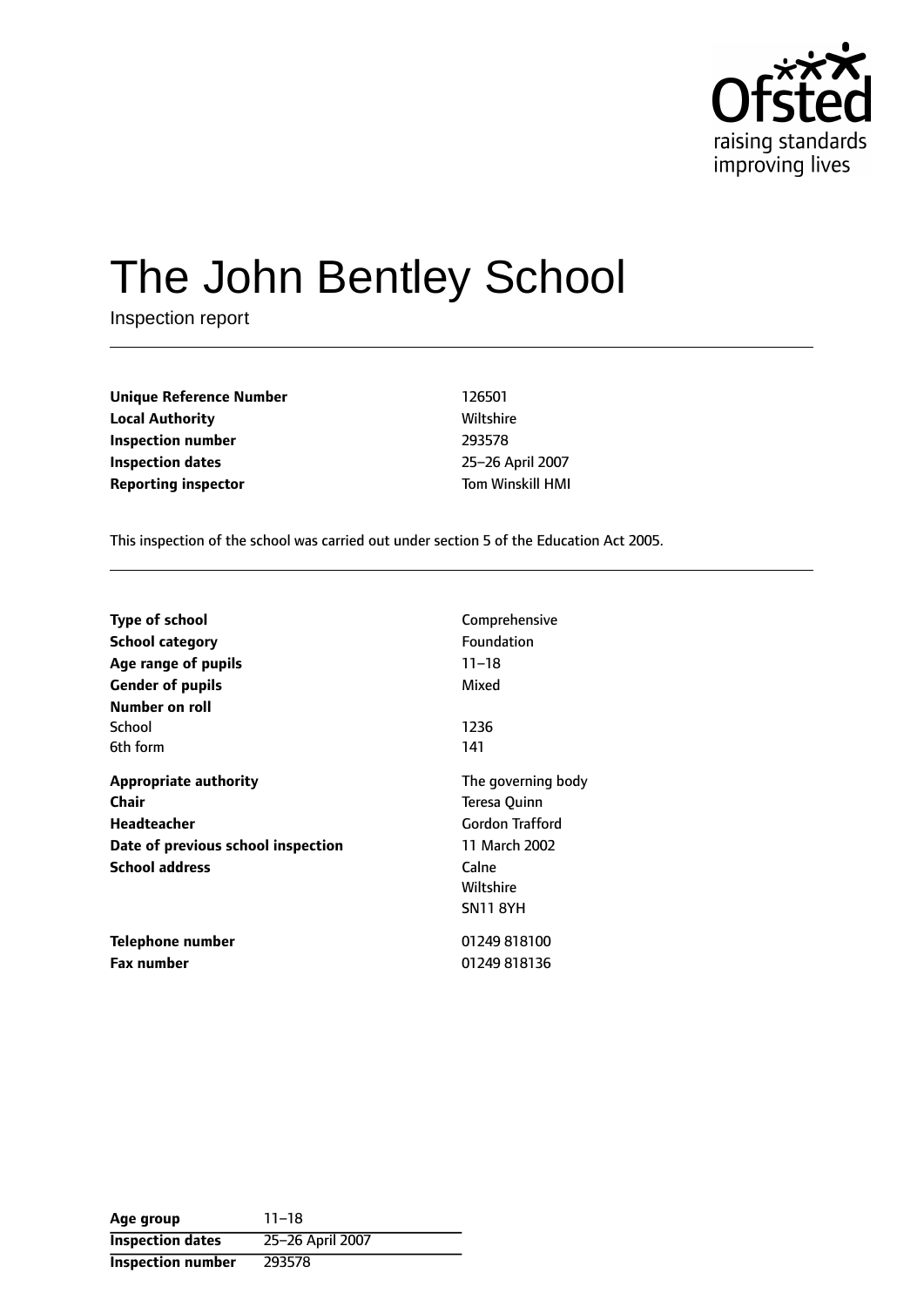.

© Crown copyright 2007

#### Website: www.ofsted.gov.uk

This document may be reproduced in whole or in part for non-commercial educational purposes, provided that the information quoted is reproduced without adaptation and the source and date of publication are stated.

Further copies of this report are obtainable from the school. Under the Education Act 2005, the school must provide a copy of this report free of charge to certain categories of people. A charge not exceeding the full cost of reproduction may be made for any other copies supplied.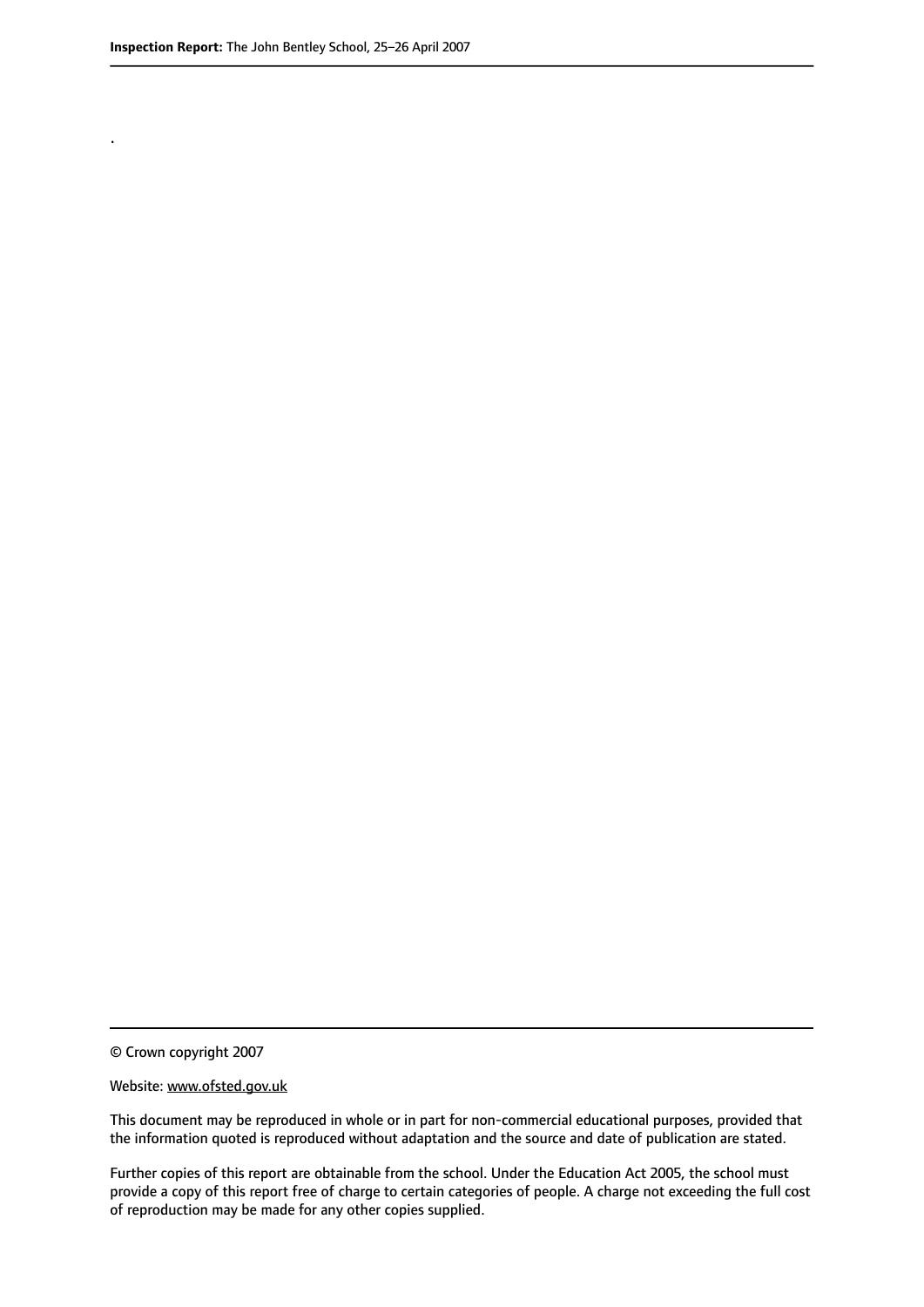# **Introduction**

The inspection was carried out by one of Her Majesty's Inspectors and four Additional Inspectors.

## **Description of the school**

This large specialist language and training school serves the town of Calne and the surrounding rural area. The students are almost all of White British heritage. The proportion of students with a statement of special educational need is above the national average. The school has specific provision for students with dyslexia.

## **Key for inspection grades**

| Good         |
|--------------|
| Satisfactory |
| Inadequate   |
|              |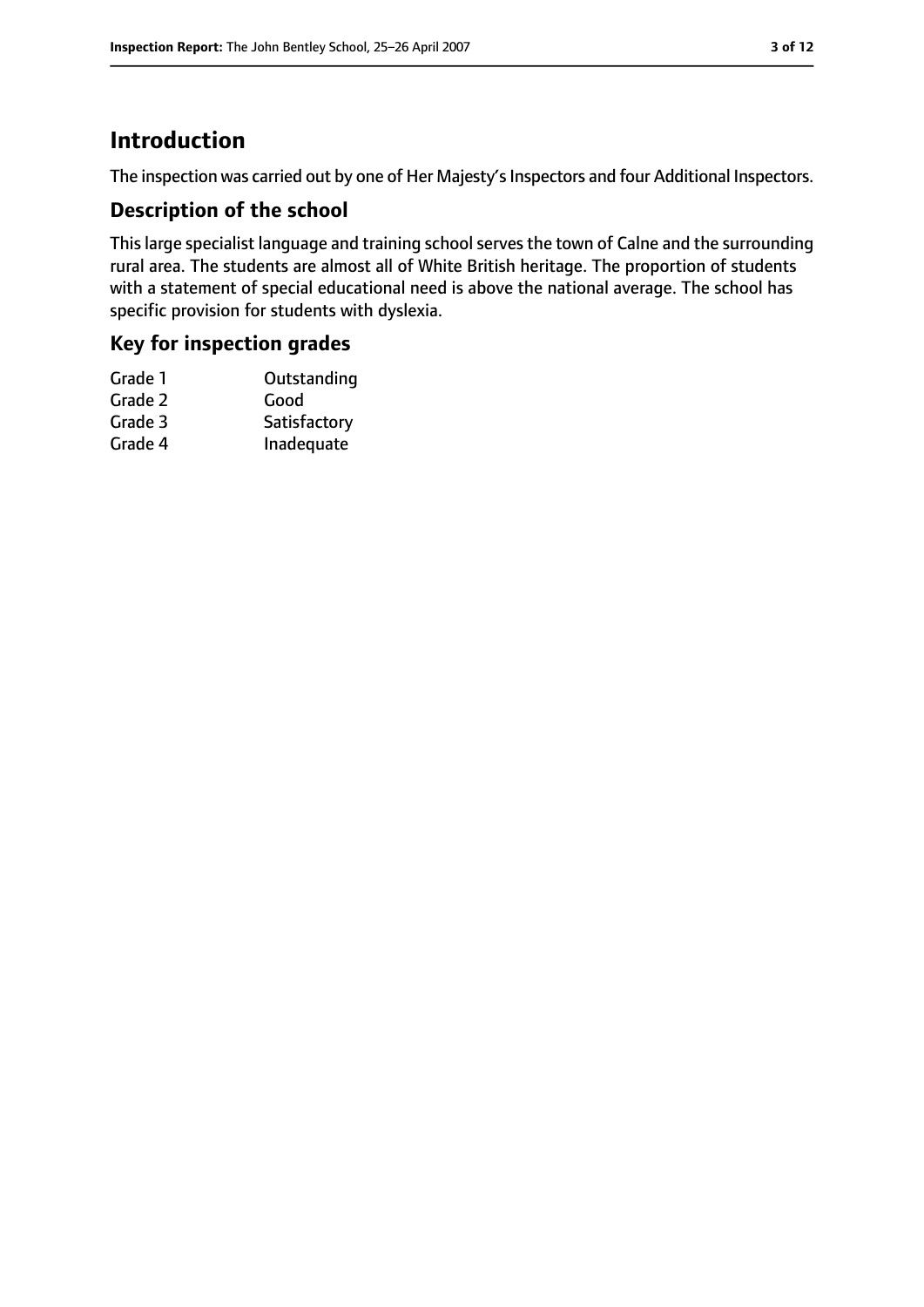# **Overall effectiveness of the school**

#### **Grade: 2**

This is a good school providing good quality care and education for its students. Standards across the school are broadly average and achievement is good as a result of the powerful combination of good teaching and clear academic guidance for individual students. Initiatives by the senior leadership team, based on the outcomes of self-evaluation, have improved teaching and learning, the curriculum and provision in the sixth form. In turn these are bringing about improvements in achievement and standards. This is in spite of recent changes of staff in key areas, including English, support for students with learning difficulties and the sixth form. The school's detailed, rigorous and continuous process of self-evaluation enables senior and middle leaders, together with governors, to have a well honed understanding of its strengths and weaknesses.

In English, lack of direction as a result of uncertainties in the leadership of the subject and inconsistent teaching have led to a decline in standards and progress in Key Stage 3. In 2006, GCSE resultsin English improved although progress was below expected levels. These problems are being tackled effectively such that standards and progress are now satisfactory. Many of the improvements, however, are not fully embedded and have yet to be sustained to bring about good progress. Teaching and learning are good. They are not of a consistently high standard and there is variation in quality both between and within subjects. Where teaching is less effective, this is usually because learning activities are not matched well enough to students' needs. The school's training school status is contributing effectively to improving the quality of teaching and learning through well planned professional development for staff. The school's specialist language status enhances the curriculum and provides a strong international impetus for much of the school's work. As a result, students' understanding of different cultures is outstanding.

Students' personal development and well-being are good. They enjoy school and their behaviour is good although a minority of parents expressed some concerns. Parents rightly have confidence in the school. Students speak highly of the school, where they feel safe, are well cared for and have good opportunities to develop healthy lifestyles. Care, guidance and support are good, and as one parent accurately and eloquently commented, 'Our child is very happy at John Bentley. We are confident that the school strives to provide the best care, support and guidance to help our child face and cope with the challenges presented during the secondary phase of his education.' Effective support and guidance ensure students with learning difficulties make good progress including those in the unit providing for students with dyslexia.

Curriculum provision is good and meets the needs of students. However, students' preparation for the workplace or further education and training is satisfactory because their literacy skills are satisfactory rather than good. Leadership and management are good. The headteacher provides good leadership and makes effective use of the relative strengths of his able senior team to bring about improvement. The excellent governing body plays an integral part in the work of the school and sets out clear inclusive values which permeate much of its practice.

## **Effectiveness and efficiency of the sixth form**

#### **Grade: 2**

The inclusive sixth form is good and enables students to achieve and develop well. Standards attained at advanced level in 2006 were in line with national averages. Students following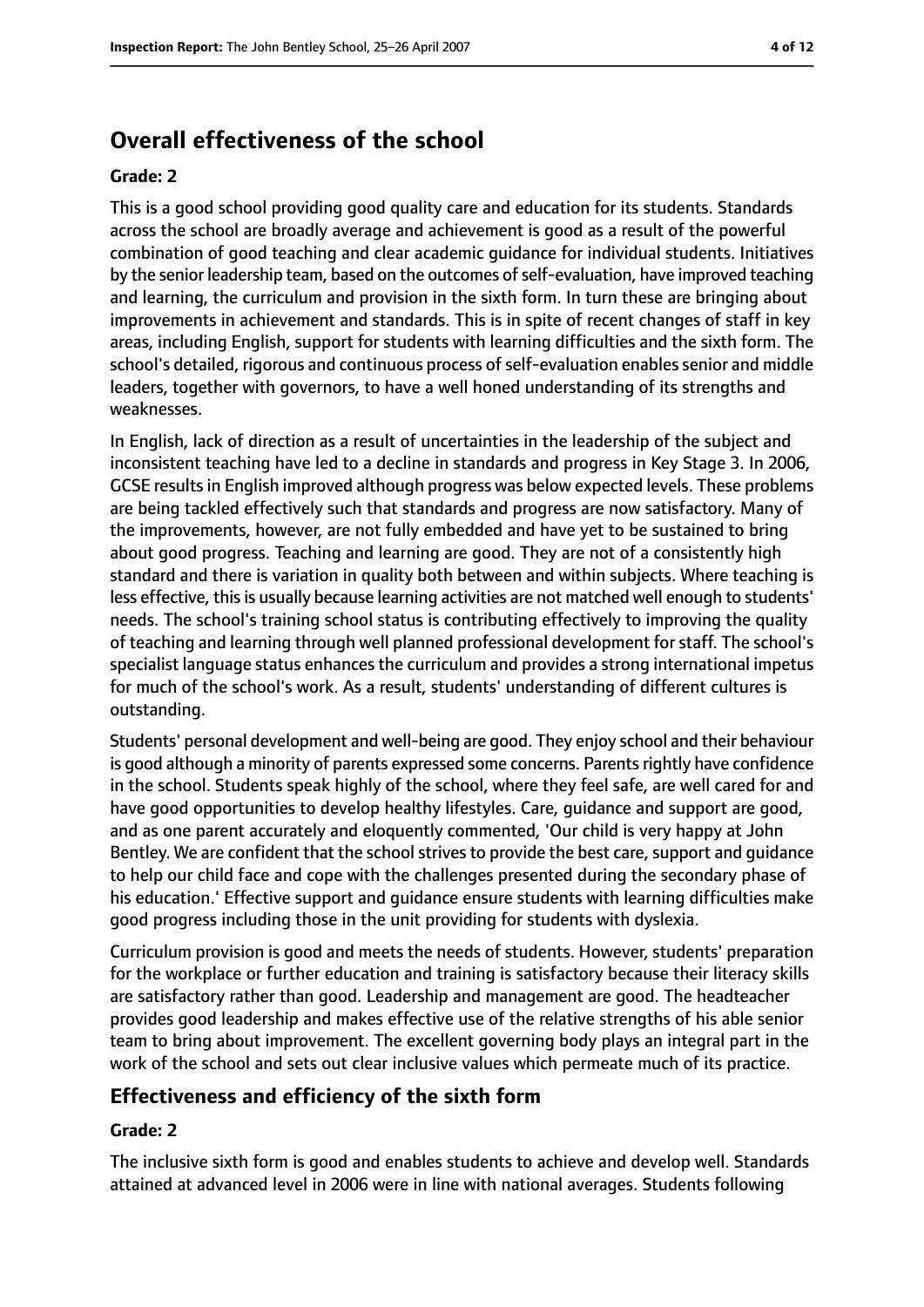Business and Technology Education Council (BTEC) national certificate courses make good progress. Those on advanced courses in drama, art and German make good progress. Progress in other subjects is satisfactory with none inadequate. A strong feature is the good progress made by students in critical thinking, an advanced course followed by most students in Year 12. Curriculum provision is good. Choices available match the differing aspirations of students. Students themselves say that they enjoy the sixth form. Many take advantage of the leadership opportunities offered by the enrichment programme. They value the excellent relationships with teachers and the good individual guidance they receive. Good sixth form teaching is characterised by high expectations, good subject knowledge and an appropriate level of challenge. This sustains students' motivation and raises their self-confidence and enables them to achieve well. Leadership and management of the sixth form are good, focusing on improving achievement. For example, students appreciate the rigorous system for monitoring their progress. They have challenging targets and most know what they have to do to achieve them.

## **What the school should do to improve further**

- Raise achievement in English by developing and maintaining high quality teaching and learning in both Key Stages 3 and 4.
- Ensure progress is good in all subjects by ensuring that teaching and learning are of consistently high quality and meet the needs of all students.

# **Achievement and standards**

#### **Grade: 2**

#### **Grade for sixth form: 2**

The 2006 GCSE results were broadly average, including in the specialist school subjects of French and German. The percentage of students gaining five GCSEs, including English and mathematics, at grade C or above was in line with the national average. It improved from below average in 2005. Standards have risen and are now broadly average because the school analysed the needs of the students and provided, together with improved teaching and learning, a curriculum which better met their needs. At Key Stage 3, national test results in 2006 were below average overall. This is because test results in English were below average, offsetting average results in mathematics and science. Standards in English at Key Stage 3 had declined steadily since 2002. The decline has been tackled through a much stronger and clearer focus on raising standards as a result of improvement in the leadership and management of English. Consequently, standards in English are now in line with national expectations.

In the academic year 2005-06, progress in Key Stage 4 overall was satisfactory. Although many students made good progress, a small minority underachieved. Students currently in Key Stage 4, whose attainment on entry was below average, are making good progresstowards challenging targets. This is because there have been further improvements to the curriculum and teaching and learning. In addition, target setting for individual students and closer monitoring and tracking of their progress ensure underachievement is identified and tackled. At Key Stage 3 progress in mathematics and science has been consistently good for at least three years and remains so. Progress in English is satisfactory and improving. In both key stages, students are making good progress in lessons and standards are now average. Students with learning difficulties and disabilities make good progress as a result of well targeted support.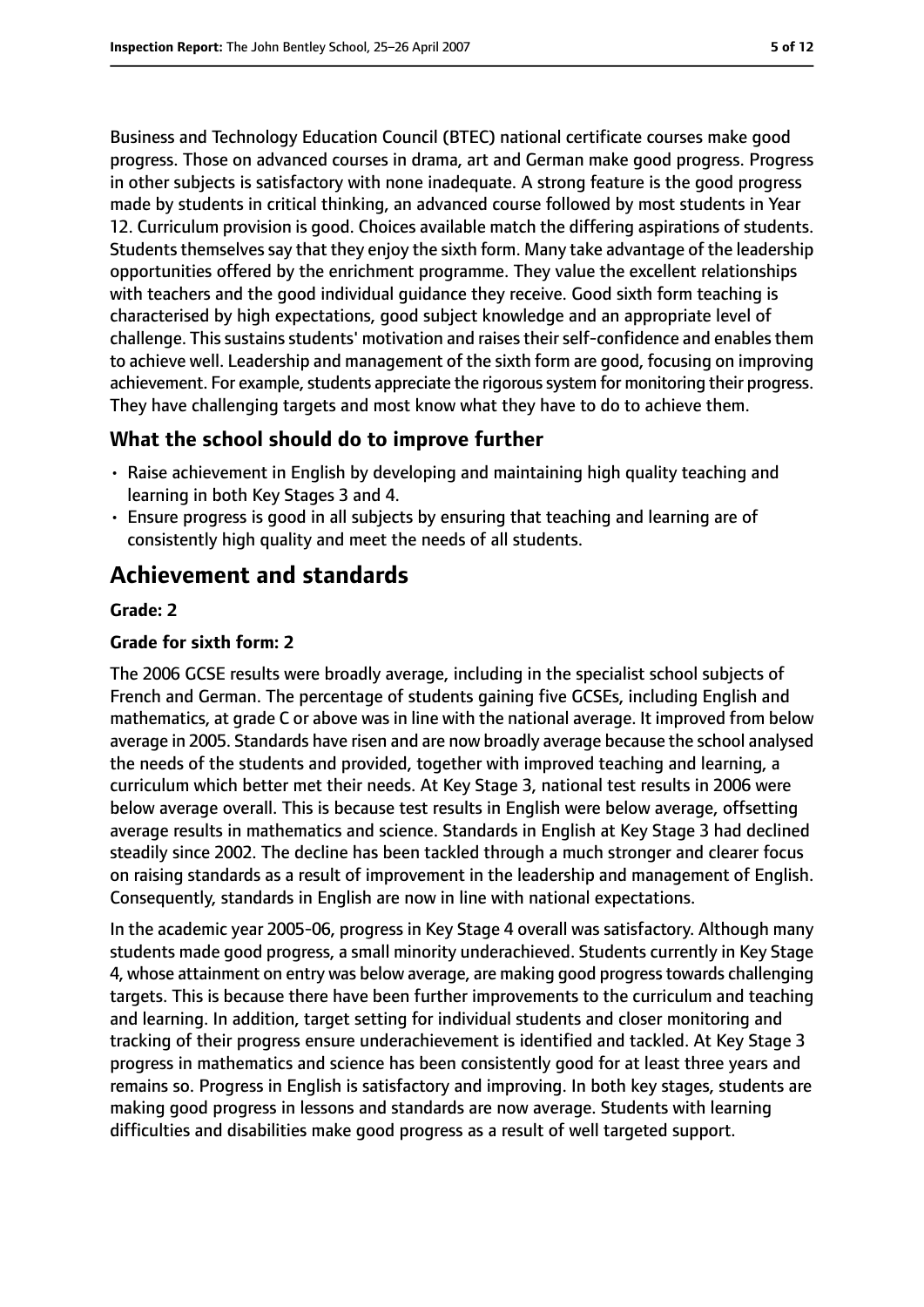# **Personal development and well-being**

#### **Grade: 2**

#### **Grade for sixth form: 2**

The personal development and well-being of students are good. Students are confident and display mature attitudes to their work and to each other. They are considerate and behave well in lessons and around the school. Students adopt safe and healthy lifestyles and many participate in sport. They are able to talk to trusted adults and consider that any incidents of bullying are dealt with effectively. Their spiritual, moral and social development is good, and their cultural development is outstanding. For example, they reflect deeply on the importance of beliefs in different cultures and inequalities in countries such as Britain and India. Students also organise and contribute well to social events in school and in the community and raise funds for charity. They particularly enjoy participating in sporting fixtures, drama productions, multicultural days and visits to other countries. Students contribute positively to school initiatives such as recycling. They have a strong voice in the school through the class, year and school councils. Students are involved in community placements including local primary schools and care homes for the elderly. They acquire some good work-place skills although their literacy skills are satisfactory. They develop personal qualities which augur well for their future economic well-being.

# **Quality of provision**

## **Teaching and learning**

#### **Grade: 2**

#### **Grade for sixth form: 2**

Typically teaching is good and provides a variety of interesting learning activities which are well matched to the needs of the students. They engage readily with these tasks and are generally well motivated. As a result students make good progress in lessons. There are good relationships between students and teachers. Information and communication technology (ICT) improves the learning experience for students but its effective use is not yet widespread. In some lessons, students assess their work and that of their peers so they have a clearer idea of what they need to do to improve. Where teaching is most effective, students participate fully in the lessons, work well in groups and are stretched using a variety of learning strategies. As a result they make rapid and occasionally outstanding progress. Where teaching isless effective, time is not always used productively and the tasks do not challenge the students sufficiently. As result progress in such lessons is satisfactory rather than good. Teaching assistants are used effectively to increase students' progress. They enable students, including those with learning difficulties, to concentrate well and develop their understanding of the work.

## **Curriculum and other activities**

#### **Grade: 2**

#### **Grade for sixth form: 2**

The school provides a broad and balanced curriculum which meets the needs of its students. A wide variety of courses are offered at both GCSE and in the sixth form. The school has altered the Key Stage 4 curriculum in response to the changing learning needs and interests of the students. It is now more relevant to groups and individuals with differing career aspirations. Important features of this are the increased number of vocational courses, improved provision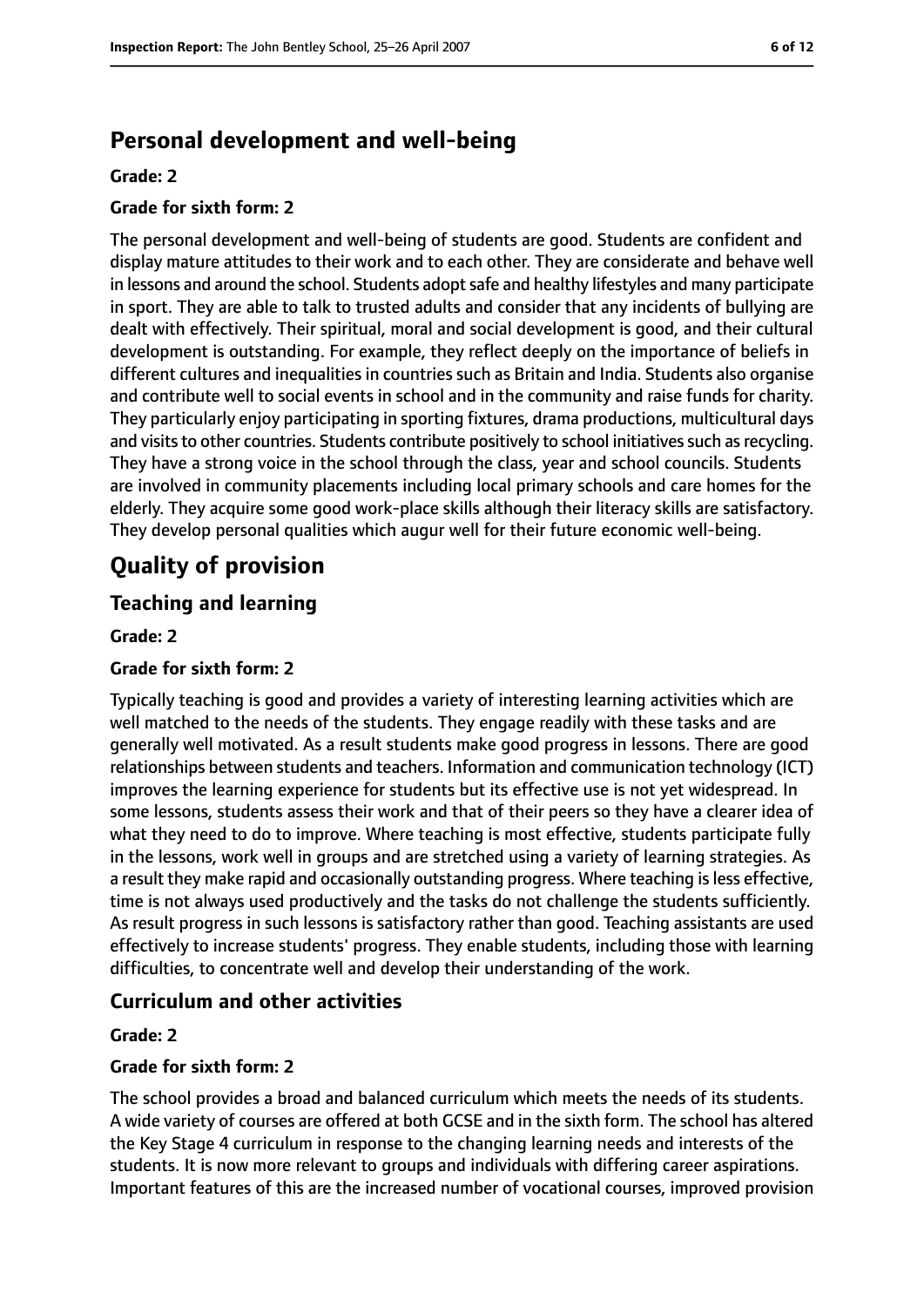for more able students and closer working with local partners to enhance and complement the school's provision. These changes have helped raise standards as students are well motivated and enjoy the new courses. The school provides good opportunities for all students above Year 7 to develop an understanding of the world of work. The curriculum is enhanced by a rich and diverse programme of extra-curricular activities which students enjoy. These opportunities are invaluable in building good relationships between the students themselves, teachers and the wider community.

### **Care, guidance and support**

#### **Grade: 2**

#### **Grade for sixth form: 2**

The school provides good quality care, guidance and support. Form tutors and guidance leaders monitor students' academic and personal development, and ensure they receive appropriate support. Individual students are set challenging targets by subject teachers and form tutors. The latter meet with students individually twice a year to discuss the level of work they have achieved. This effective guidance helps students achieve well. The progress of students with learning difficulties and disabilities is closely monitored. This helps the school identify effective support, for example in the unit for dyslexic students or in reading tuition. This in turn ensures students with learning difficulties make good progress. Students' personal development is enhanced by a good programme of personal, social and health education. The arrangements for health and safety are good and child protection procedures are secure. Careers advice is satisfactory although older students would value more specific careers guidance. Good links with partner primary schools ensure that students settle into the school quickly.

# **Leadership and management**

#### **Grade: 2**

#### **Grade for sixth form: 2**

The headteacher has built a strong senior leadership team. They work closely with subject and guidance leaders, who also make strong contributions to whole-school planning, decision making and self-evaluation. School leaders communicate well with staff, parents and students and have created a shared ethos where students feel valued and secure. The inclusion of all students is central to this ethos. School leaders work closely with the governing body. Governors have an excellent understanding of the school's strengths and weaknesses, ask searching questions to hold the school to account and help shape the school's plans. Consequently, governance is outstanding.

The school actively seeks the views of parents about what goes on in school. It has listened to and acted on the views of students in improving teaching and learning and involves them in the appointment of new staff. There are good links with partner schools through the school's specialist status, its extended school cluster and other external agencies. The school collects a great deal of information through rigorous performance analysis and monitoring of the quality of teaching and learning. This is used effectively to set challenging targets and to monitor students' progress. The current school transformation plan is cumbersome and not sufficiently sharply focused. Improvements since the last inspection include the increased delegation to middle leaders and much more rigorous self-evaluation. These, together with the improvements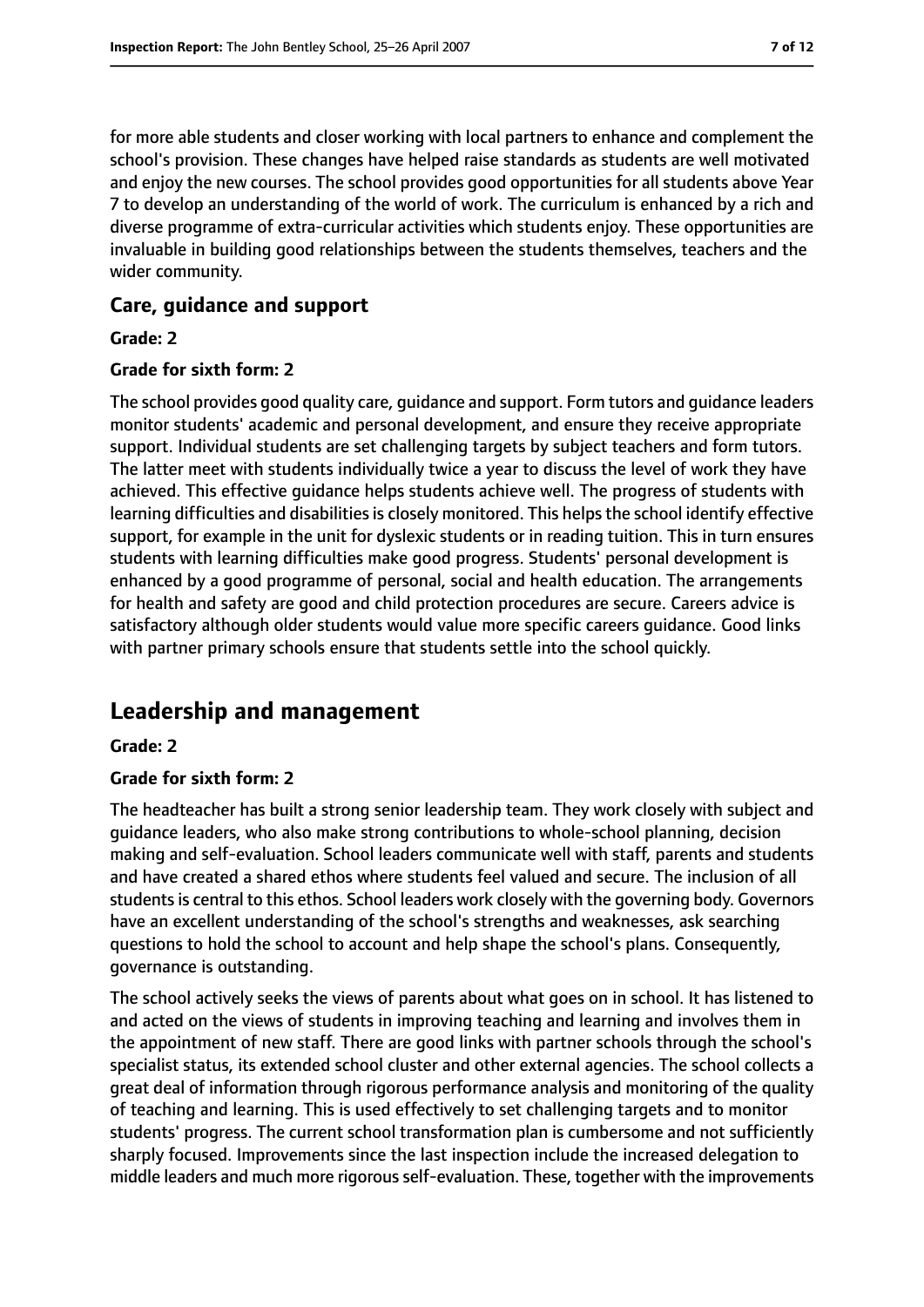in standards already made, show that the school has a good capacity to improve further. The school provides good value for money.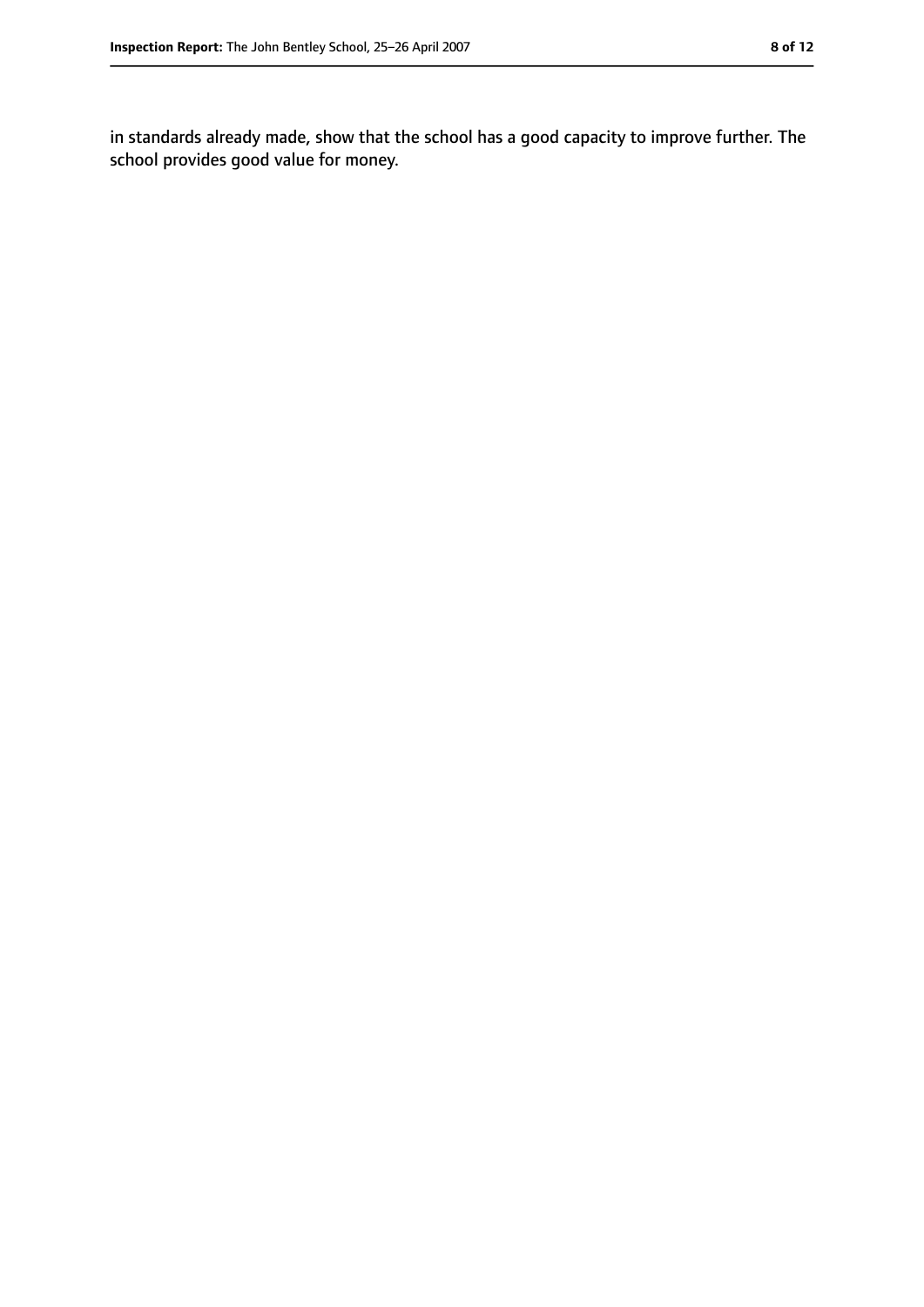**Any complaints about the inspection or the report should be made following the procedures set out in the guidance 'Complaints about school inspection', which is available from Ofsted's website: www.ofsted.gov.uk.**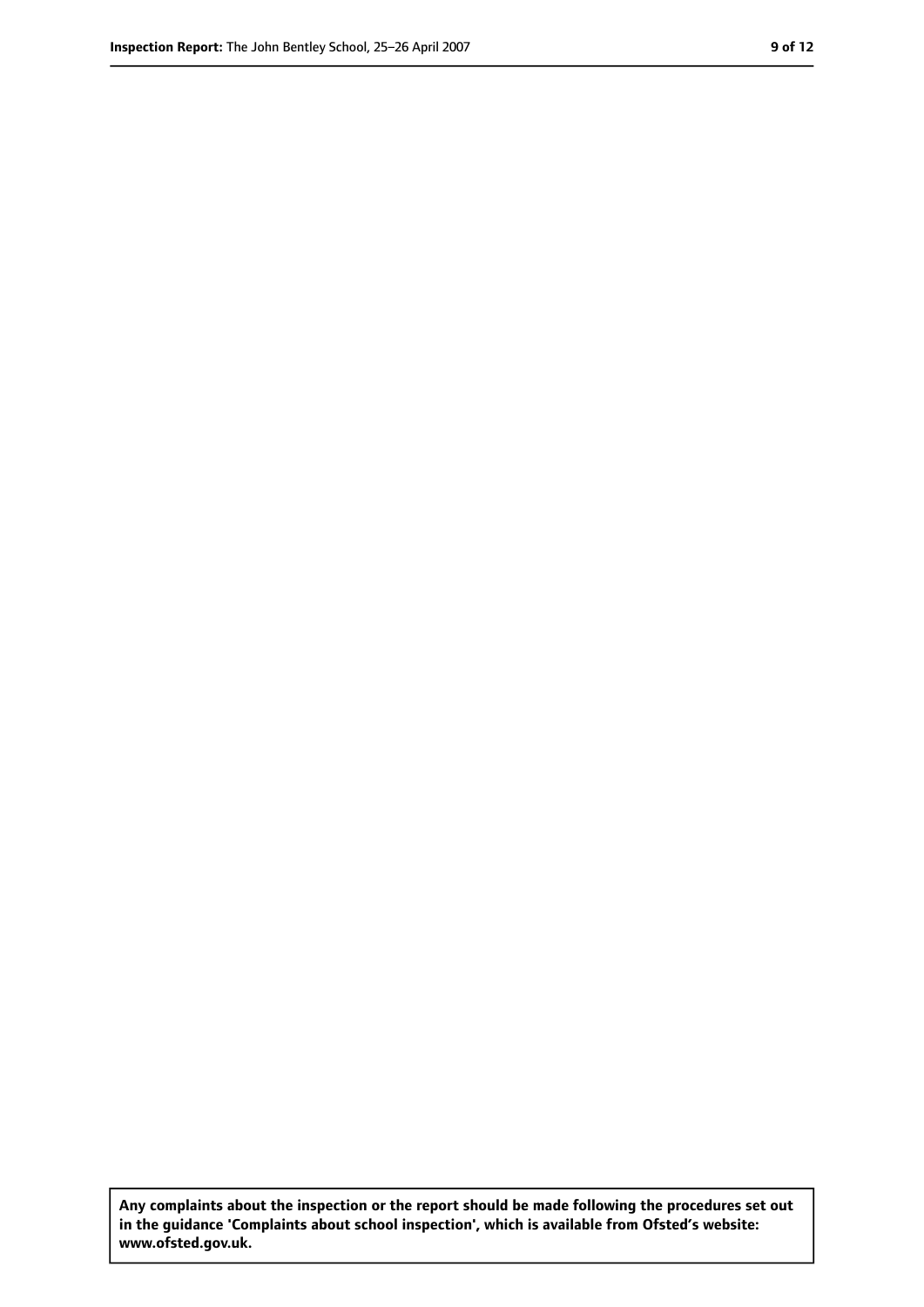#### **Annex A**

# **Inspection judgements**

| Key to judgements: grade 1 is outstanding, grade 2 good, grade 3 satisfactory, $\vert$ | School         | $16-19$ |
|----------------------------------------------------------------------------------------|----------------|---------|
| and arade 4 inadeauate                                                                 | <b>Overall</b> |         |

## **Overall effectiveness**

| How effective, efficient and inclusive is the provision of<br>education, integrated care and any extended services in meeting<br>the needs of learners? |     |     |
|---------------------------------------------------------------------------------------------------------------------------------------------------------|-----|-----|
| How well does the school work in partnership with others to<br>promote learners' well-being?                                                            |     |     |
| The effectiveness of the school's self-evaluation                                                                                                       |     |     |
| The capacity to make any necessary improvements                                                                                                         |     |     |
| Effective steps have been taken to promote improvement since<br>the last inspection                                                                     | Yes | Yes |

## **Achievement and standards**

| How well do learners achieve?                                                                               |  |
|-------------------------------------------------------------------------------------------------------------|--|
| The standards <sup>1</sup> reached by learners                                                              |  |
| How well learners make progress, taking account of any significant<br>variations between groups of learners |  |
| How well learners with learning difficulties and disabilities make<br>progress                              |  |

# **Personal development and well-being**

| How good is the overall personal development and<br>well-being of the learners?                                  |  |
|------------------------------------------------------------------------------------------------------------------|--|
| The extent of learners' spiritual, moral, social and cultural<br>development                                     |  |
| The behaviour of learners                                                                                        |  |
| The attendance of learners                                                                                       |  |
| How well learners enjoy their education                                                                          |  |
| The extent to which learners adopt safe practices                                                                |  |
| The extent to which learners adopt healthy lifestyles                                                            |  |
| The extent to which learners make a positive contribution to<br>the community                                    |  |
| How well learners develop workplace and other skills that will<br>contribute to their future economic well-being |  |

## **The quality of provision**

| How effective are teaching and learning in meeting the<br>full range of the learners' needs?          |  |
|-------------------------------------------------------------------------------------------------------|--|
| How well do the curriculum and other activities meet the<br>range of needs and interests of learners? |  |
| How well are learners cared for, guided and supported?                                                |  |

 $^1$  Grade 1 - Exceptionally and consistently high; Grade 2 - Generally above average with none significantly below average; Grade 3 - Broadly average to below average; Grade 4 - Exceptionally low.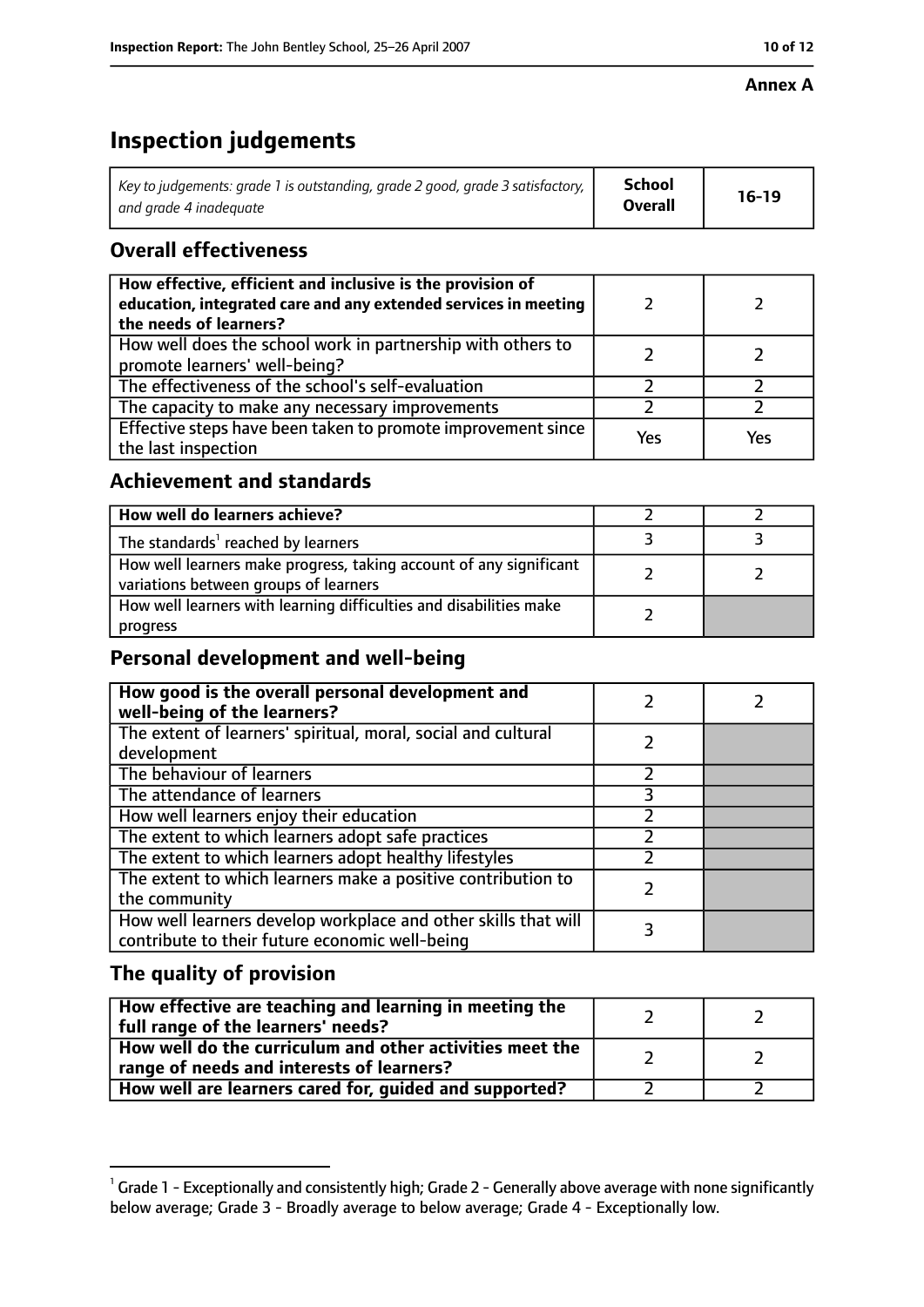#### **Annex A**

# **Leadership and management**

| How effective are leadership and management in raising<br>achievement and supporting all learners?                                                 |               |     |
|----------------------------------------------------------------------------------------------------------------------------------------------------|---------------|-----|
| How effectively leaders and managers at all levels set clear<br>direction leading to improvement and promote high quality of<br>care and education | $\mathcal{P}$ |     |
| How effectively performance is monitored, evaluated and<br>improved to meet challenging targets                                                    | 7             |     |
| How well equality of opportunity is promoted and discrimination<br>tackled so that all learners achieve as well as they can                        | 7             |     |
| How effectively and efficiently resources, including staff, are<br>deployed to achieve value for money                                             | 7             |     |
| The extent to which governors and other supervisory boards<br>discharge their responsibilities                                                     |               |     |
| Do procedures for safeguarding learners meet current<br>qovernment requirements?                                                                   | Yes           | Yes |
| Does this school require special measures?                                                                                                         | No            |     |
| Does this school require a notice to improve?                                                                                                      | No            |     |